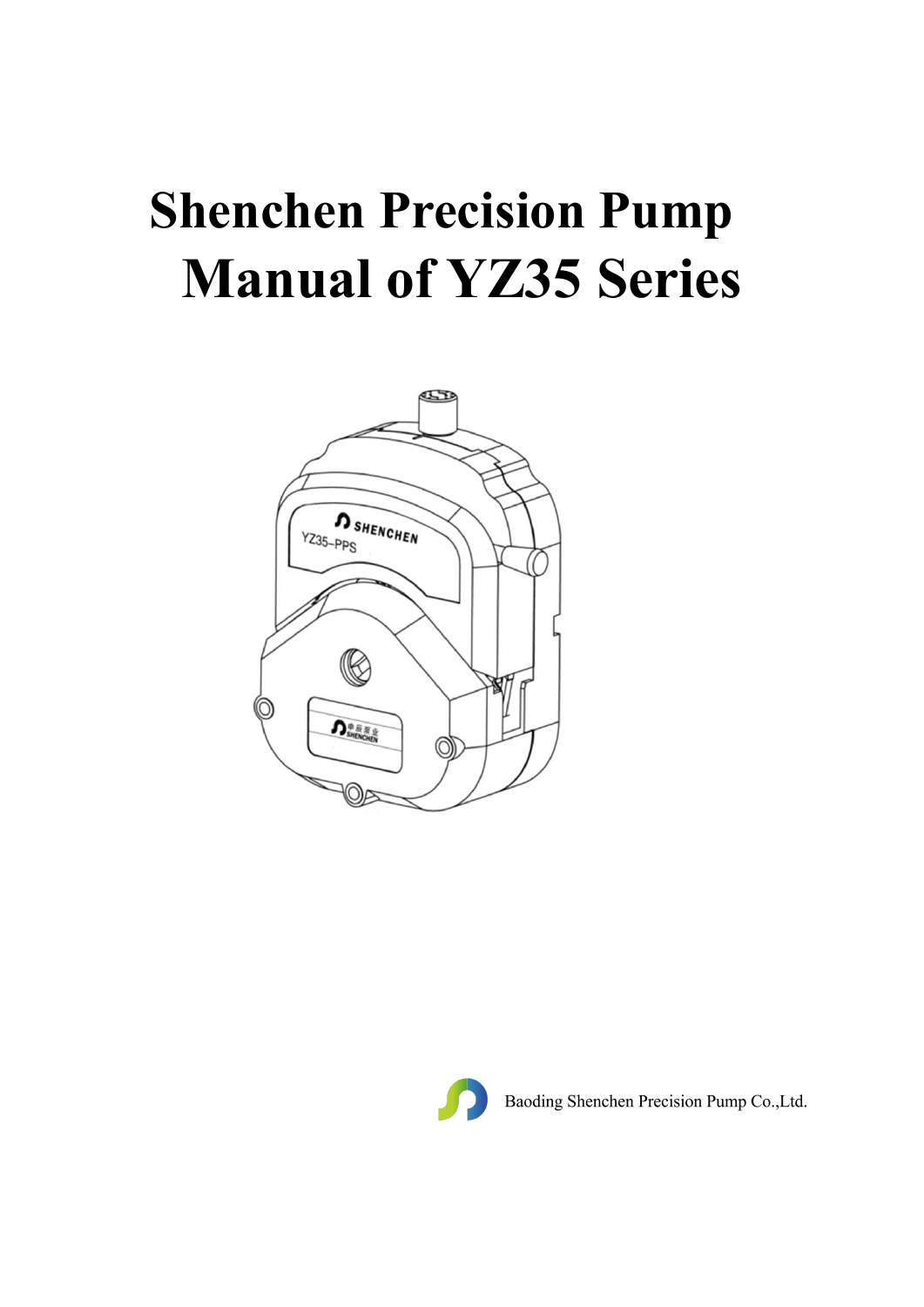### **Important Information**

Please read the manual before operating the product.

## **Warning**

- Tubing may have crack due to wear.It results in the overflow of fluid from tubing. In that time human body and instruments may be damaged. So user must check usually and change tubing in time.
- $\triangleright$  If the pump head is accidentally in water, should use soft cloth and other absorbent soft cloth to wipe dry to prevent damage to the pump head.
- $\triangleright$  Users should check the tubing carefully before start the pump every time.
- $\triangleright$  After the tubing been used for a period time, users can turn the tube 90 ° or move the working position to extend the tubing lifetime.
- $\triangleright$  Loosen the tubing when not in use for a long time.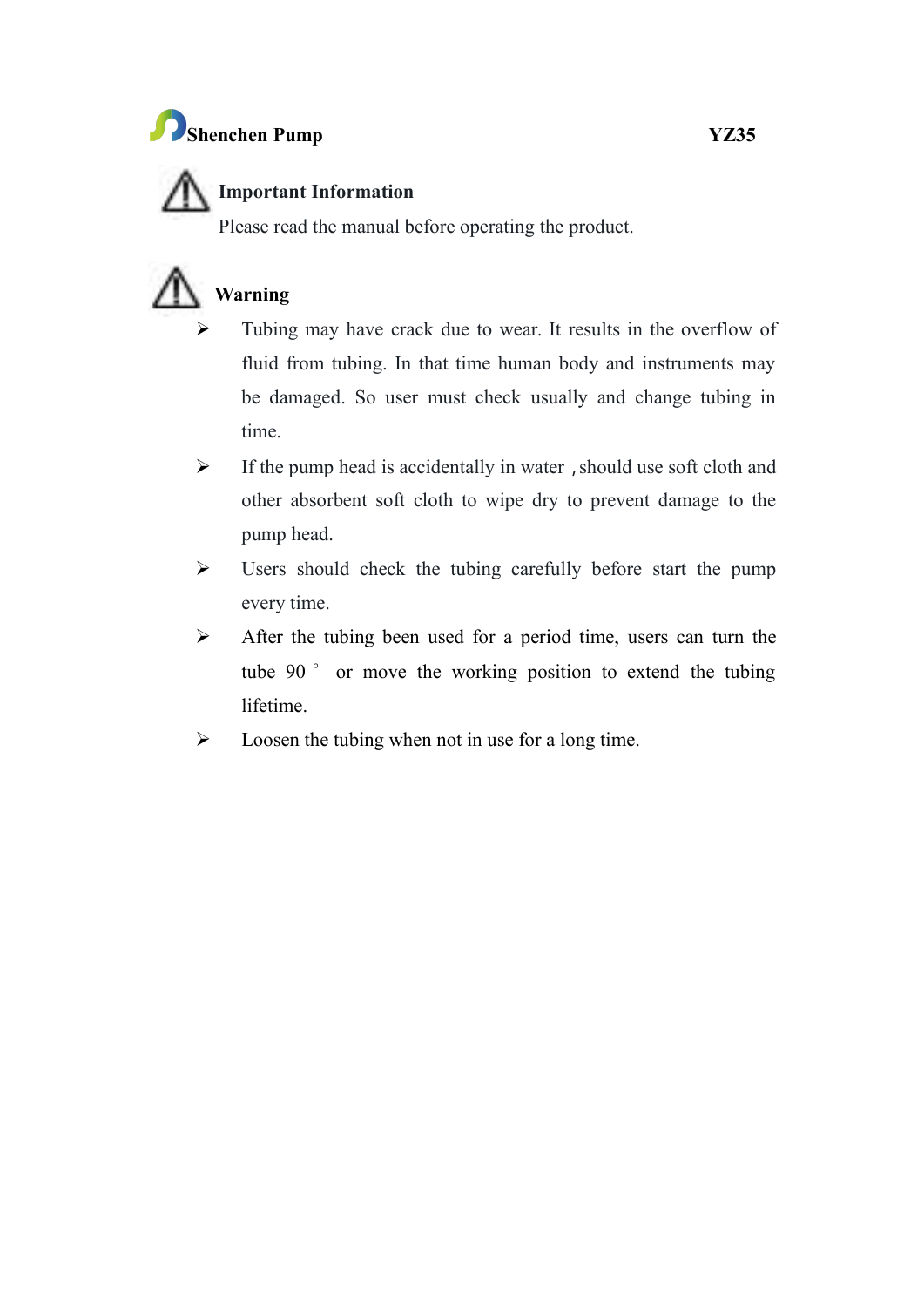

| Catalogue |  |
|-----------|--|
|           |  |
| 未定义书签。    |  |
|           |  |
| 未定义书签。    |  |
|           |  |
| 未定义书签。    |  |
|           |  |
| 未定义书签。    |  |
|           |  |
| 未定义书签。    |  |
|           |  |
| 未定义书签。    |  |
|           |  |
|           |  |

### 未定义书签。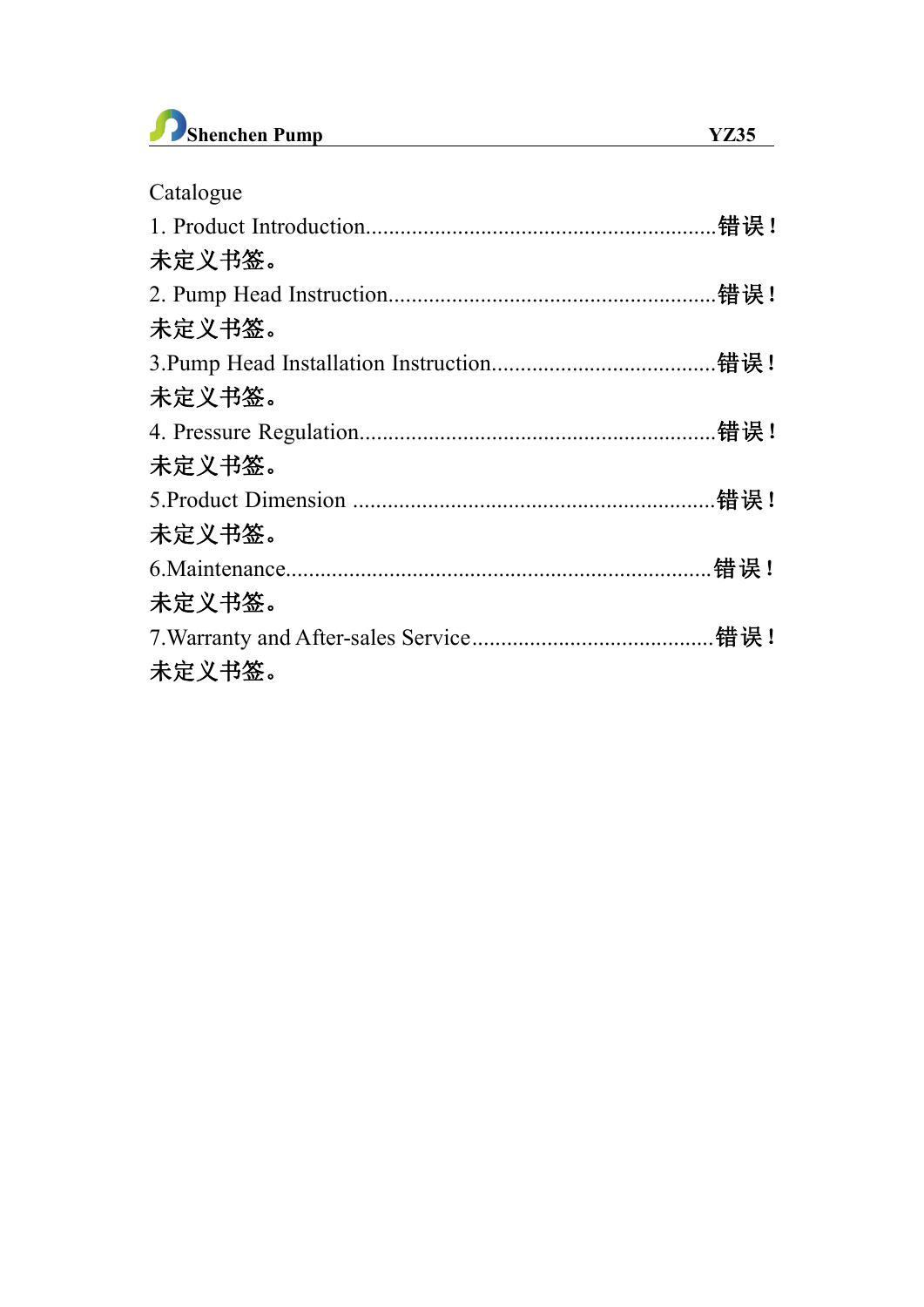#### **1.Product Introduction**

Easy load pump head can change the tubing easily and rapidly. Can connect pump heads together according to the usage, which is easily to match the OEM application.

YZ35 pump heads is made of PPS( polyphenylene sulfide material), has great rigidity and structural performance. Have super high temperature resistance and corrosion resistance. Especially in the anti organic solvents and other strong chemical corrosion performance. Effectively reduce the pump head damage rate, then reduce the customer's cost.

### Easy load pump head performance as below:

| <b>Technical Specifications</b> |                                |                   |      |                                        |                                              |  |      |      |
|---------------------------------|--------------------------------|-------------------|------|----------------------------------------|----------------------------------------------|--|------|------|
|                                 | Pump Head Tubing Thickness(mm) | <b>IDxWall</b>    | mL/r | Flow Rate(mL/min)<br>$(0.1 - 600$ rpm) | Tubing Max.Pressure(Mpa) Material/Weight(kg) |  |      |      |
|                                 |                                |                   |      |                                        | Intermittent Continuous Aluminum             |  |      | PPS  |
| <b>YZ35</b>                     | 26"                            | $6.4 \times 3.3$  | 6.9  | $0.69 - 4200$                          | 0.27<br>0.20<br>0.10<br>0.14                 |  | 4.36 |      |
|                                 | 73 <sup>°</sup>                | $9.6 \times 3.3$  | 12.3 | $1.23 - 7400$                          |                                              |  |      | 1.50 |
|                                 | $82^\circ$                     | $12.7 \times 3.3$ | 20   | $2 - 12000$                            |                                              |  |      |      |

Technical parameters of tubing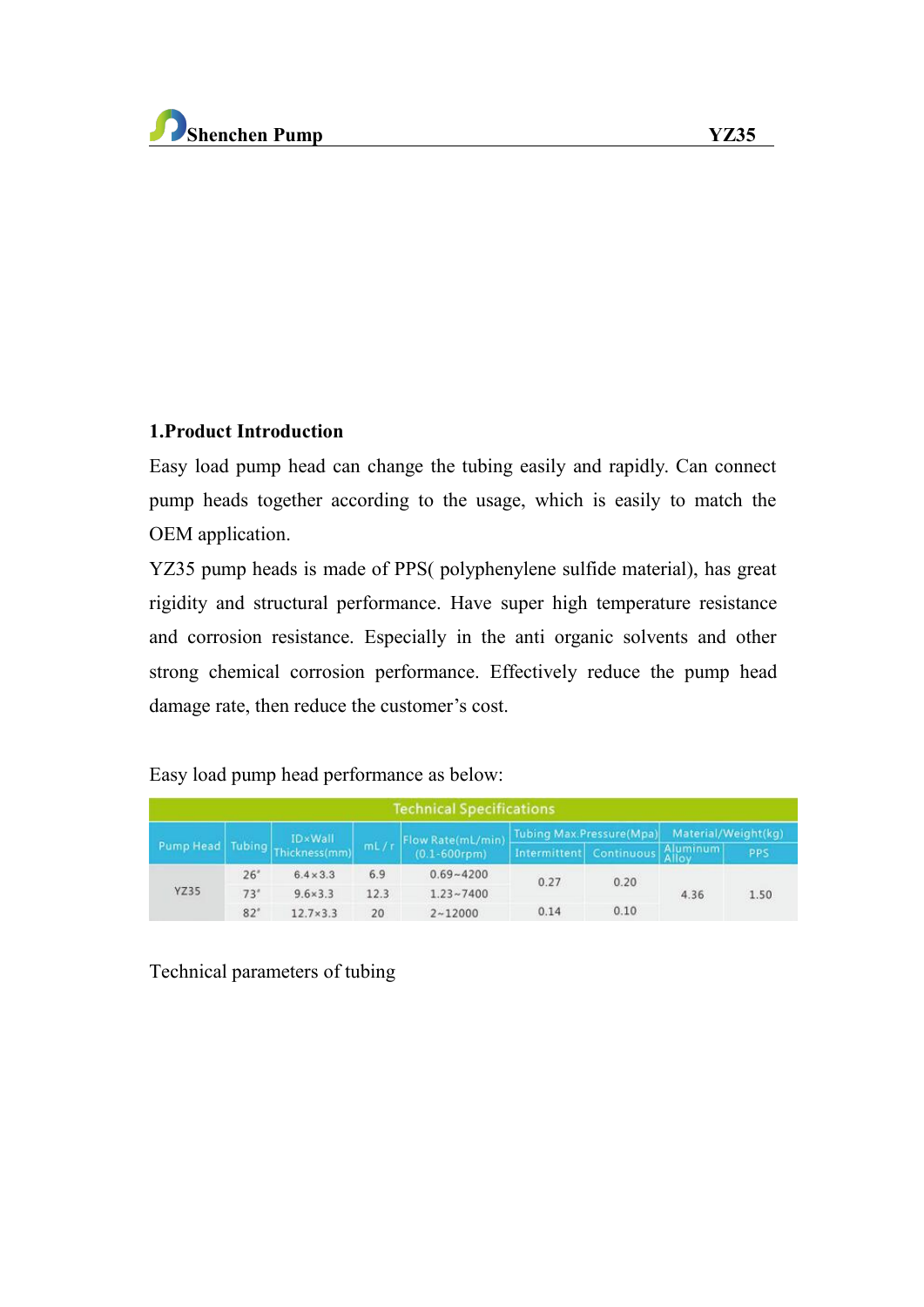| <b>Tubing Size</b>                       |                   | 26 <sup>°</sup> | 73'  | 82"  |  |
|------------------------------------------|-------------------|-----------------|------|------|--|
| <b>Tubing cross</b><br>sections<br>(1:1) |                   |                 |      |      |  |
| Wall thickness<br>(mm)                   |                   |                 | 3.3  |      |  |
| Inside diameter<br>(mm)                  |                   | 6.4             | 9.6  | 12.7 |  |
| Maximum<br>pressure<br>(Mpa)             | Conti-<br>nuous   |                 | 0.2  |      |  |
|                                          | Interm-<br>ittent |                 | 0.27 |      |  |

### **2. Pump Head Operation Instruction**



- 2.1 Tubing holder instruction
- $\Diamond$  Tubing holder function: fix the tubing, lower the tubing shaking during working,improve the stability and accuracy of flow rate;prevent the tubing wear,extend the tubing lifetime.
- $\div$  Tubing holder model: 26#,73#,82#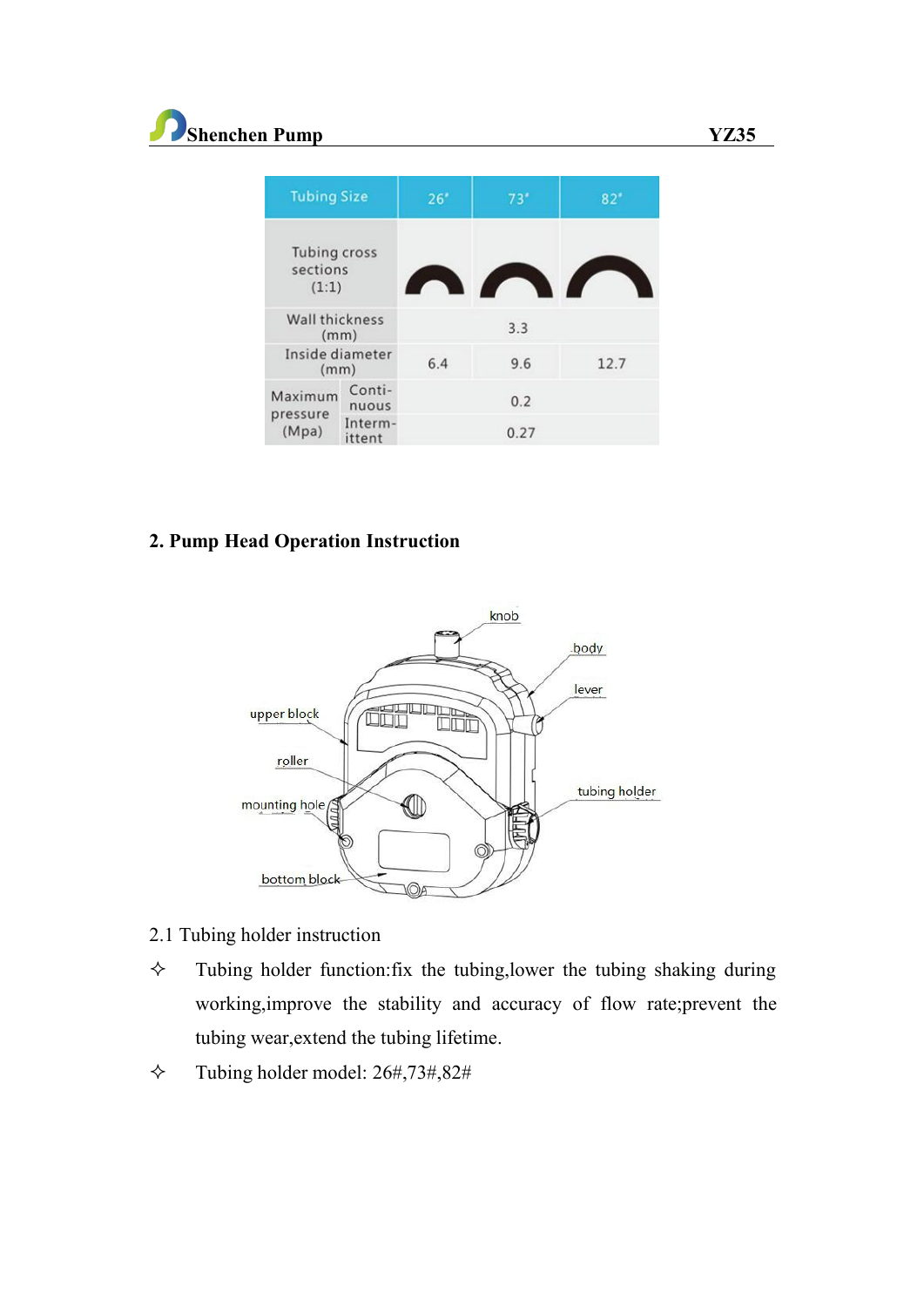

- 2.2 Installation of tubing
- $\triangleright$  Pull the lever anti clockwise 180 degrees, open the upper block.
- $\triangleright$  Drawing two marking lines in the tubing, distance is 186mm



Put the hose naturally between the roller and the upper block, keep the marking line upward



Insert the holder into the tubing,keep the holder sharp corner align with the marking line.Keep the two tubing holders parallel with pump head.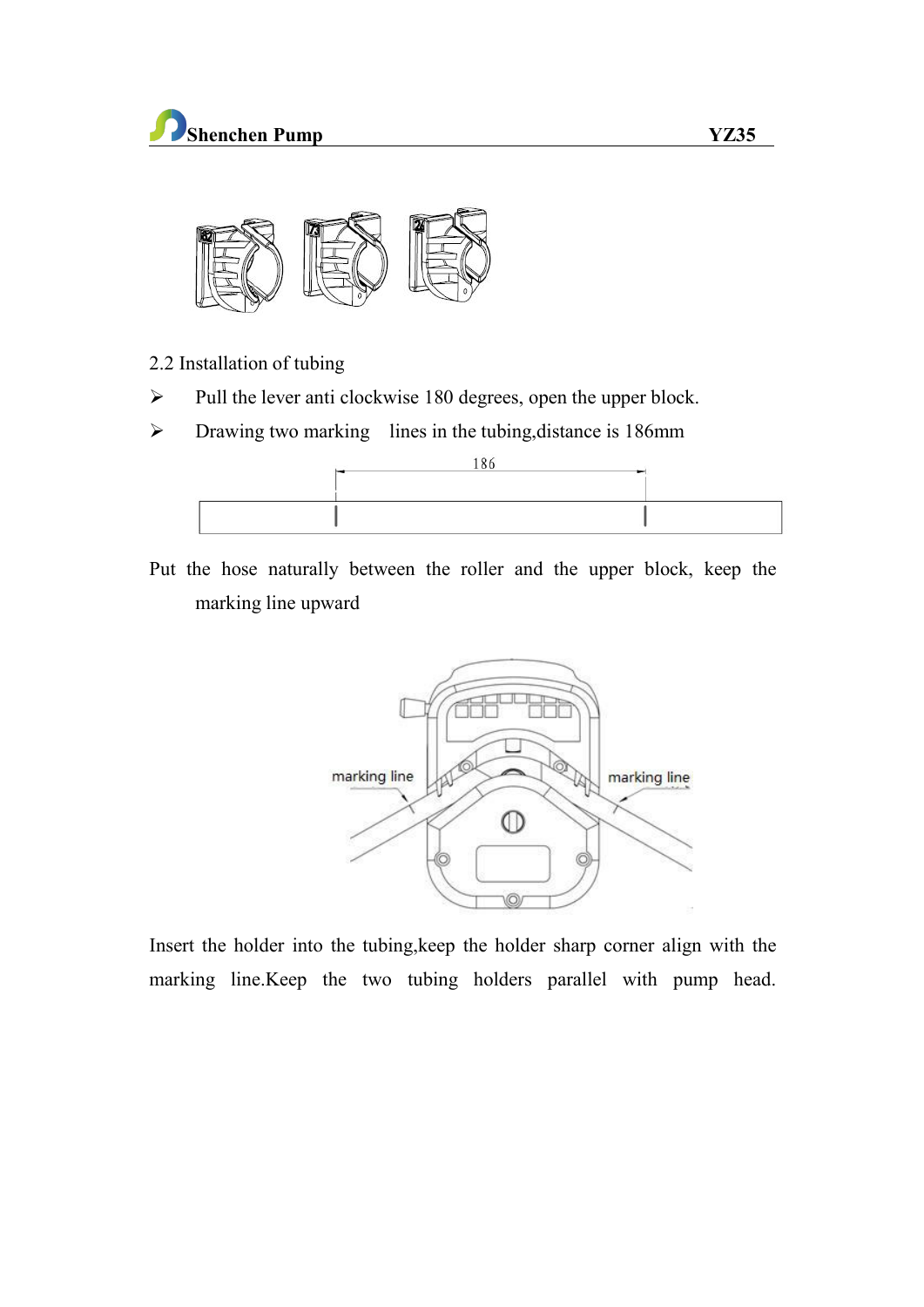



Put the groove of tubing holders into pump head slideway, press hard until can not be pressed,the tubing holders not install in place.



Pull the lever clockwise,press slowly until upper block in place,then the tubing holders install in place.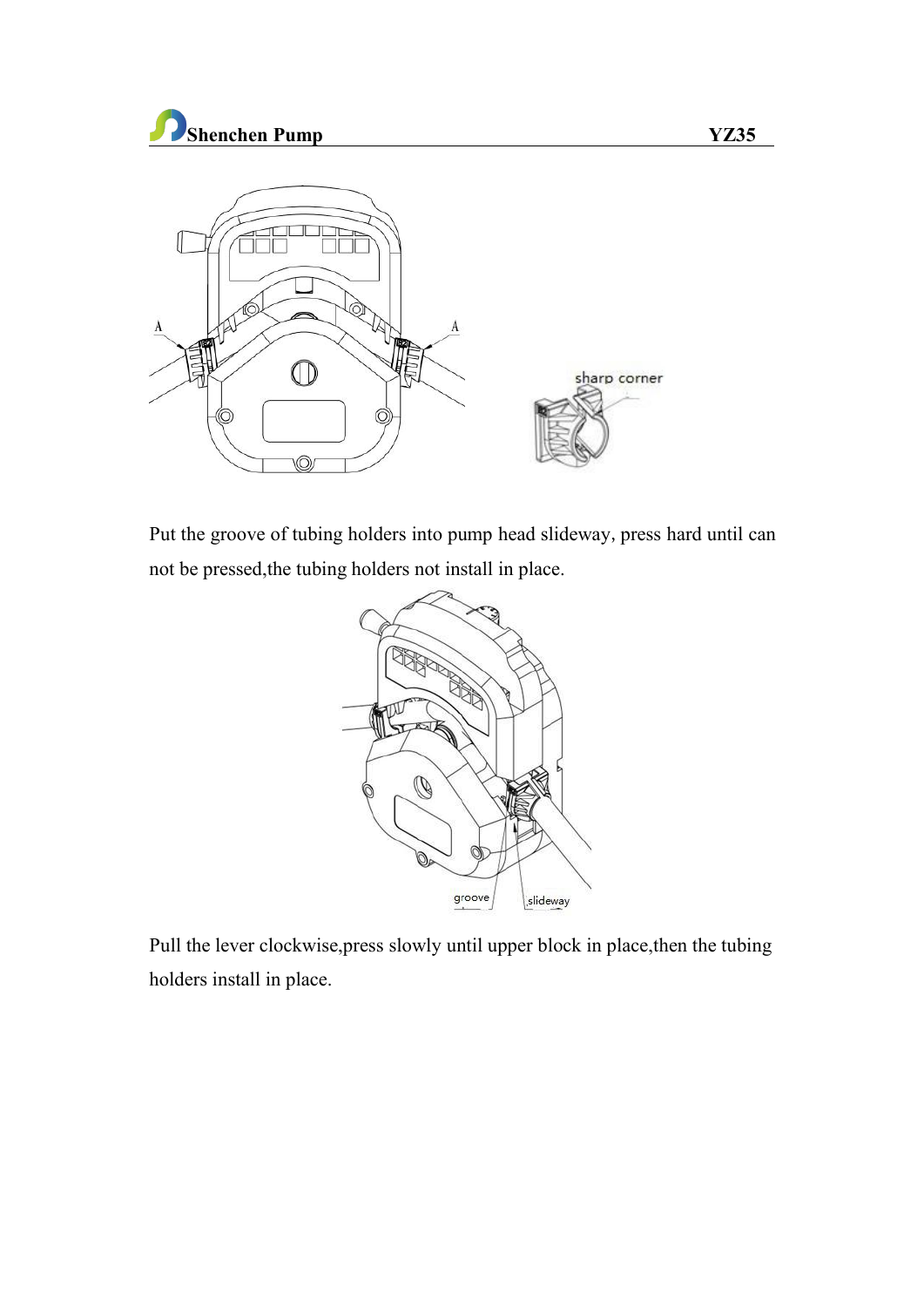

### **3. Pump Head Installation Instruction**

3.1 Single pump head

Firstly the coupling connected with the spindle of pump head,according to the graphic tight the screws,then put the pump head connect with the driver through the coupling.



### **3.2 Multichannel pump heads**

When multiple pump heads are connected in series, use longer screws.

Doule heads as an example, firstly the coupling connected with the spindle of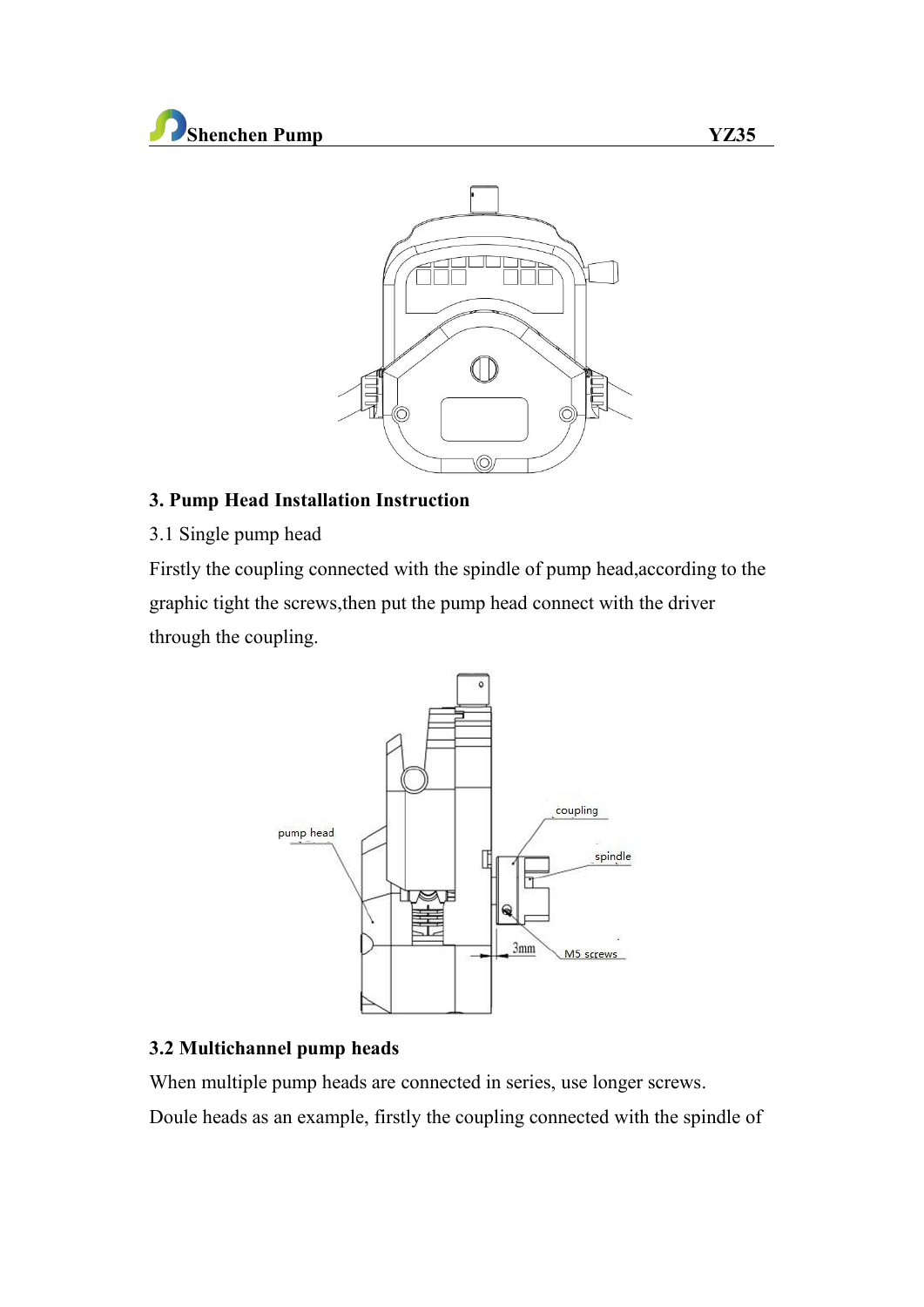### **Shenchen Pump YZ35**

pump head 1,tight screws M5,secondly put the spindle nose of pump head 2 into spindle groove of pump head 1.As shown below, connect the double heads with the drivers.



### **Note:**

When install the pump heads, If the pump heads split seperately, the rollers should be staggered installed.As shown below photo.

Need to install adapter sleeve between the two pump heads'spindle,as shown above,otherwise pump head work unnormal.

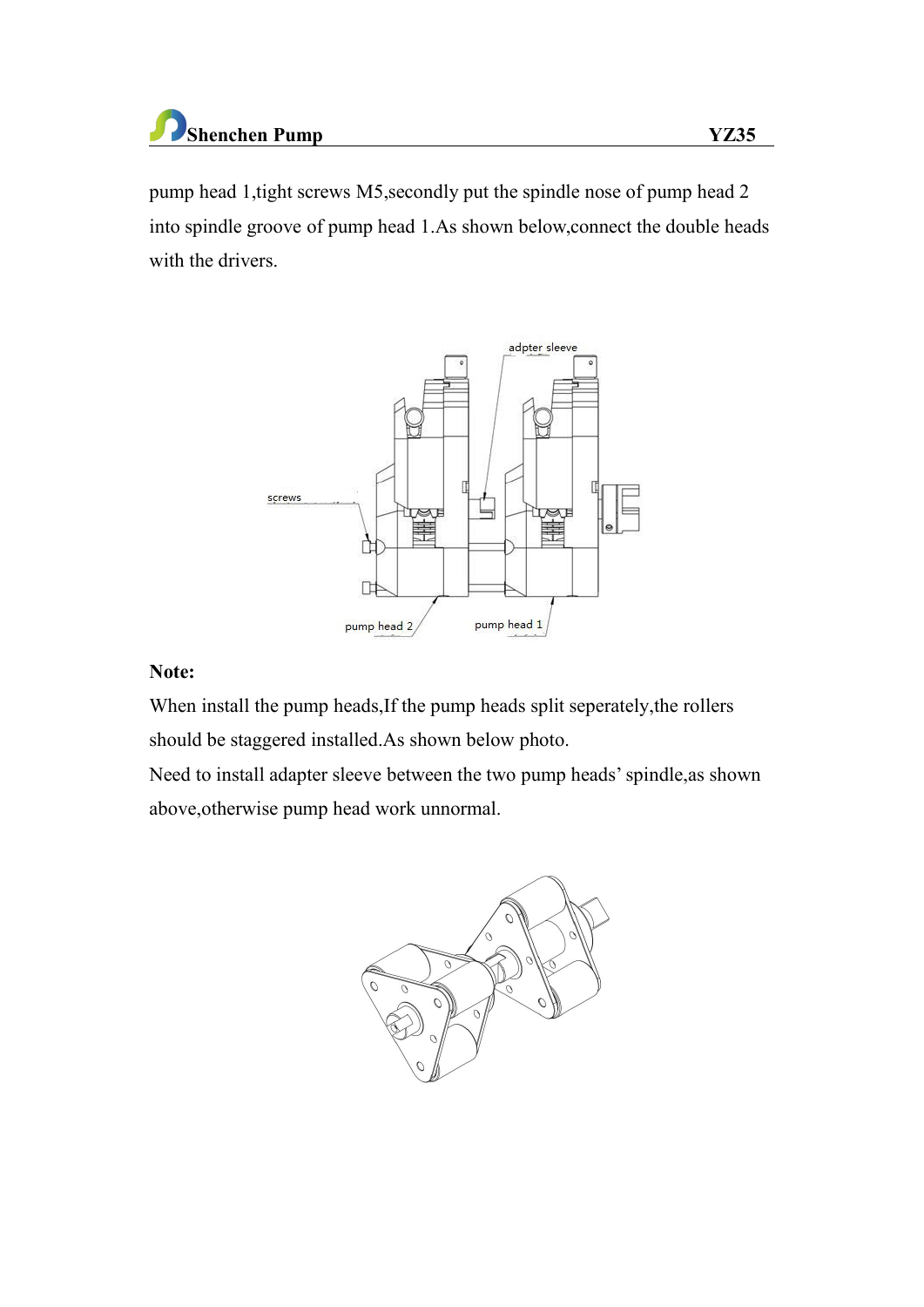### **Shenchen Pump YZ35**

Note:Try to pinch the screws with balanced force, which should not be too tight. To prevent the under support transformed and generate noise.

### **4. Pressure Regulation**

YZ35 pump head can adjust the pressure by rotating the knobs.

In the direction of the arrow, the pressure increases, and vice versa.



### **5.Installation Size**

**Unit:mm**





YZ35-PPS pump head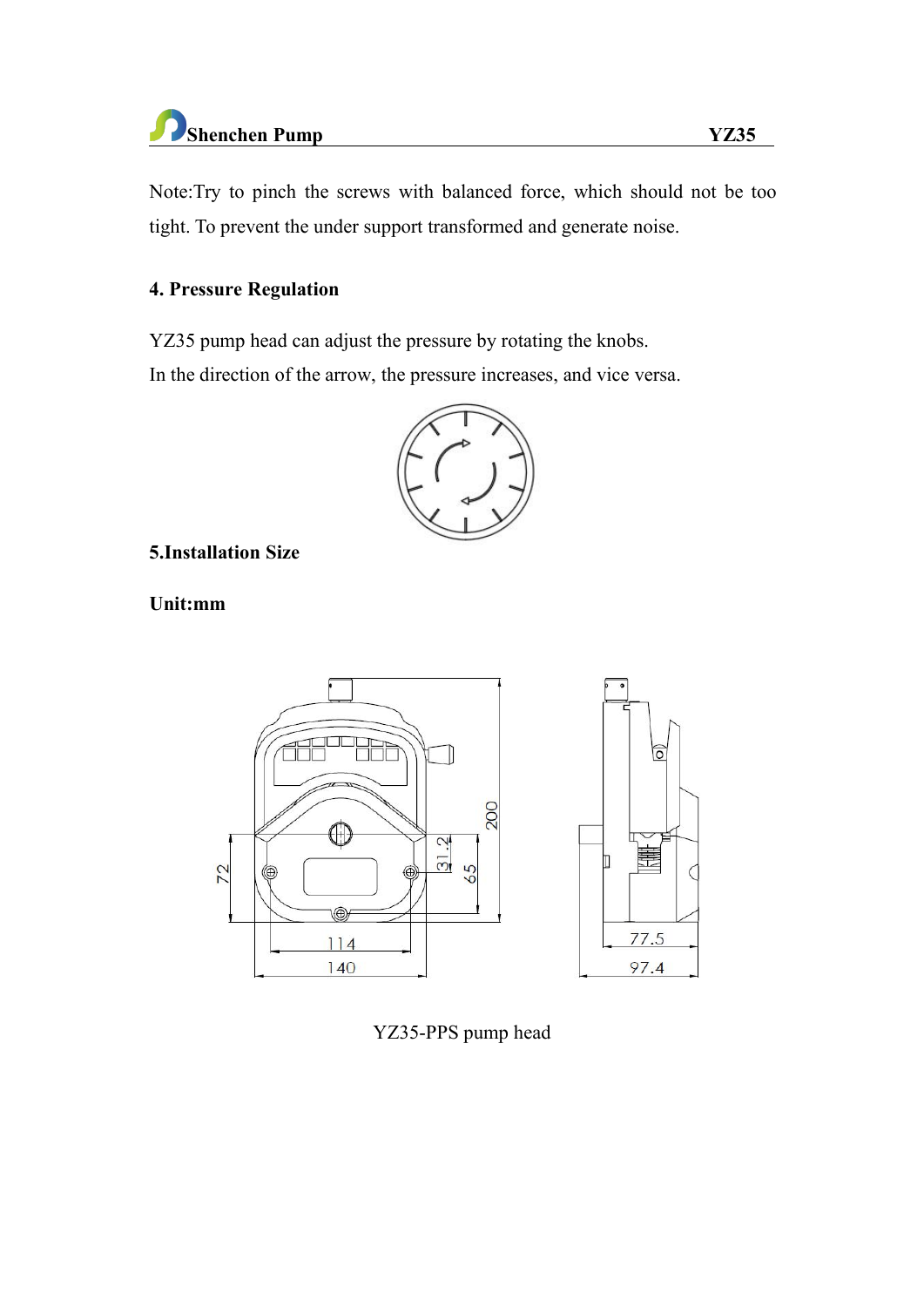

YZ35 Aluminum Alloy

### **6. Maintenance**

- $\triangleright$  When pump is not working, please loose the cartridges of pressing the tubing for avoiding changing the shape of tubing because of longtime extrusion.
- $\triangleright$  Keep the rollers of pump head clean and dry, otherwise it can quicken the tubing wearing, reduce the useful life of tubing and lead the rollers to damage in earlier.
- $\triangleright$  Pump head can not resist super corrosive liquid. Please pay attention to it when it is using

### **7. Warranty and After-sales Service**

Products have one year warranty(not including tubing). In the warranty, the products are damaged because of users' wrong operation or other human damages, our company have not responsibility for warranty. Beyond the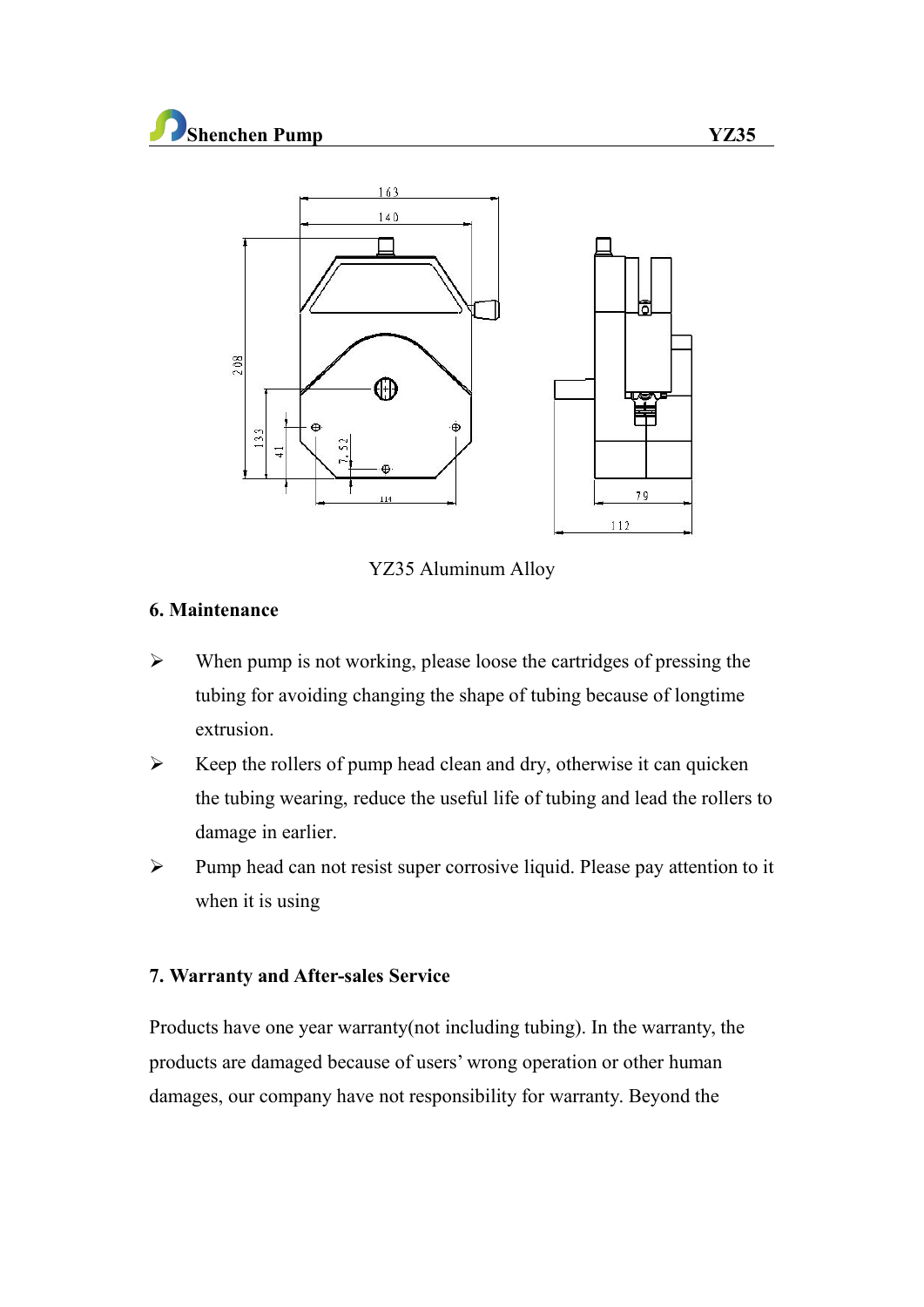

warranty, our company only receive the costs of maintenance.